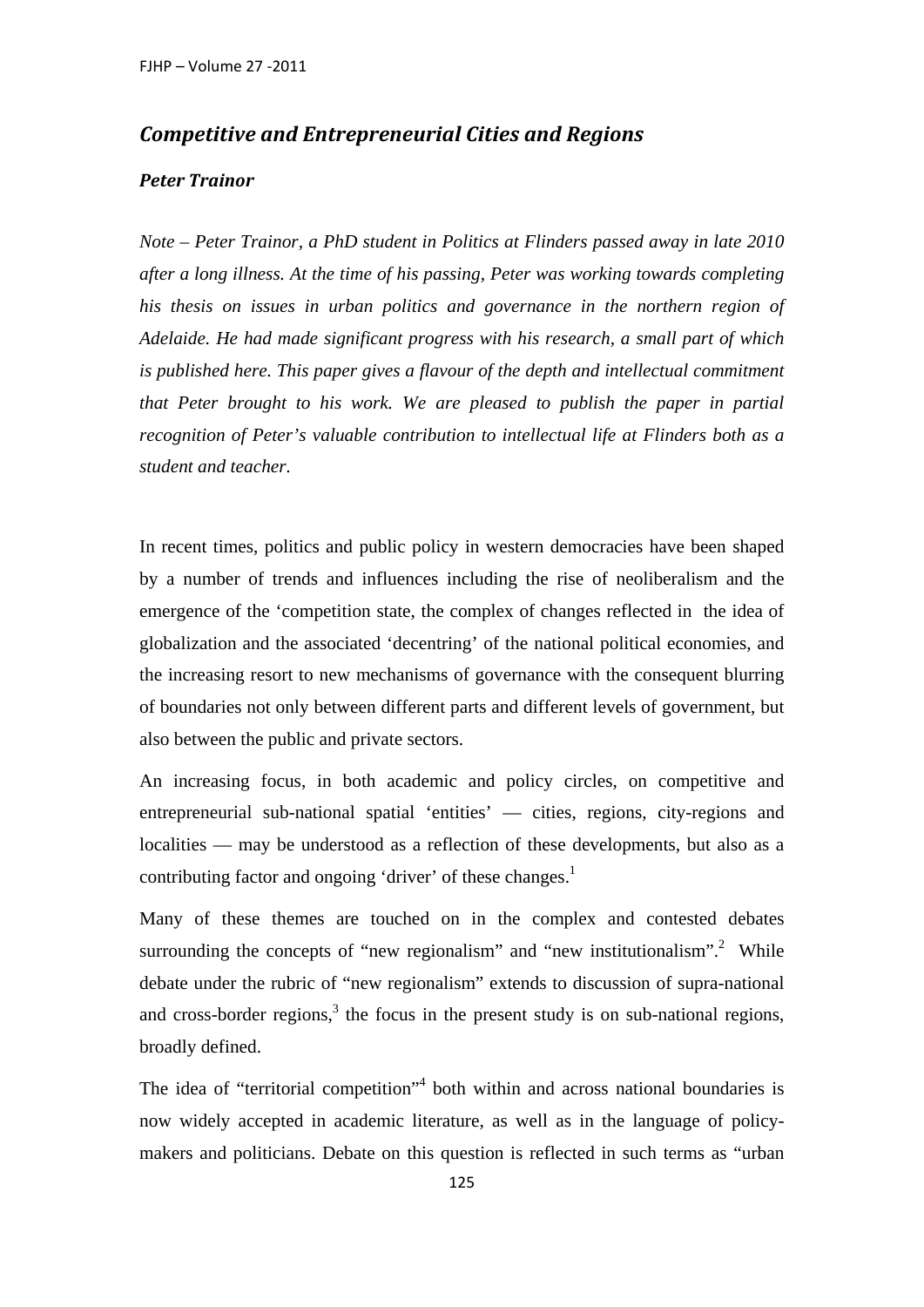competitiveness"<sup>5</sup> and "competitive cities", "urban entrepreneurialism"<sup>7</sup> and "entrepreneurial cities",<sup>8</sup> or "territorial competitiveness".<sup>9</sup> Although there are writers who draw some distinction between the concepts of' competitiveness' and 'entrepreneurialism', $^{10}$  in much of the literature, the terms are more or less interchangeable.<sup>11</sup>

For the present discussion, the broad equivalence of these concepts is assumed, while bearing in mind an underlying distinction in meaning.<sup>12</sup> While use of the concept of competitiveness in the sense applied here is "pervasive", $^{13}$  and the idea is on occasions appealed to in simplistic terms, there are a number of important background questions and complicating factors worthy of consideration.

In his seminal article of 1989, David Harvey identified a trend in urban governance "from managerialism to entrepreneurialism", and suggested that this trend was evident "across national boundaries and even across political parties and ideologies".<sup>14</sup> He linked this development to the transformations in global capitalism which gathered pace from the mid-1970s. Historically, Harvey traced urban competitiveness as far back as "the Hanseatic league and the Italian city states", noting also the recent precursors of urban entrepreneurialism in old-style "civic boosterism" and "growth machine" politics.<sup>15</sup> However, he found distinctive features in the new style of urban entrepreneurialism which had emerged with the weakening of "the Keynesian compromise" of the post-WWII era.<sup>16</sup> He referred in particular to the increasing use of 'governance' mechanisms, conceived here in terms of "public-private partnerships":

[T]he new entrepreneurialism has, as its centerpiece, the notion of a 'public-private partnership' in which a traditional local boosterism is integrated with the use of local governmental powers to try and attract external sources of funding, new direct investments, or new employment sources.<sup>17</sup>

For Harvey, an important aspect of the shift to urban entrepreneurialism was a change in emphasis away from the more traditional focus of urban government on "[the] provision of services, facilities and benefits to urban populations".18 He also highlighted the tension between the territorially bounded perspective of government, and the inherently less bounded horizons of the private sector: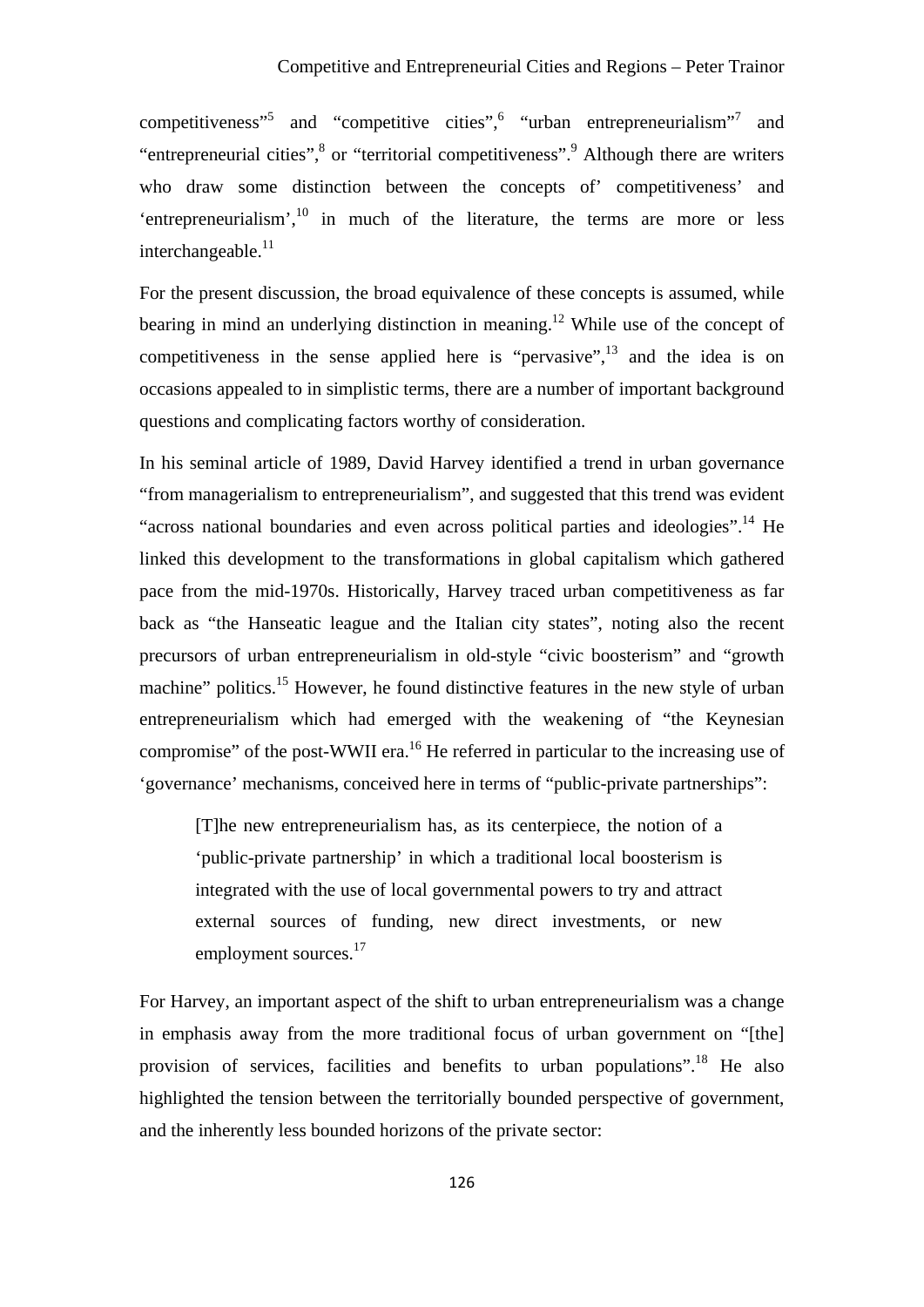The new urban entrepreneurialism typically rests … on a publicprivate partnership focusing on investment and economic development with the speculative construction of place rather than amelioration of conditions within a particular territory as its immediate (though by no means exclusive) political and economic goal. [emphasis added] $19$ 

Hubbard and Hall are cautious about "the perpetuation of a dualistic model of managerialism and entrepreneurialism" which some readings of Harvey might  $\text{imply.}^{20}$  They draw attention to significant historical continuities in city-based attempts to foster local economic development, finding precedents in both the boosterism in the nineteenth century frontier towns of the US, and also in "processes of place invention and promotion" witnessed in Australian cities in the colonial era.<sup>21</sup> Historically, they suggest, city government has always involved "an amalgam of managerially (socially progressive) and entrepreneurial (growth-centred) policies".<sup>22</sup> Nevertheless, these writers accept that

… there have been major changes in the way that cities are governed, and the way that the political process operating in cities impinges on the lives of urban populations. $^{23}$ 

Importantly, and consistently with Harvey, they point to the "ubiquity of entrepreneurial [urban] policies throughout the advanced capitalist world", and note that in consequence, "cities are being run in a more business-like manner", with "a political prioritisation of pro-growth local economic development, and …an associated organisational and institutional shift from urban government to urban *governance*".24

While there are some dissenting voices,  $2<sup>5</sup>$  over the last two decades, the idea of cities and regions as 'competitive' or 'entrepreneurial' entities has been widely accepted by analysts<sup>26</sup> and also, importantly, by policy makers.<sup>27</sup>

Begg points out that there are hazards in the "glib" use of such ideas, and refers to competitiveness as "a very slippery concept …open to multiple interpretations", and one in the name of which "many policy initiatives are undertaken".<sup>28</sup> While 'competitiveness' may be understood simply as a quality of a particular territory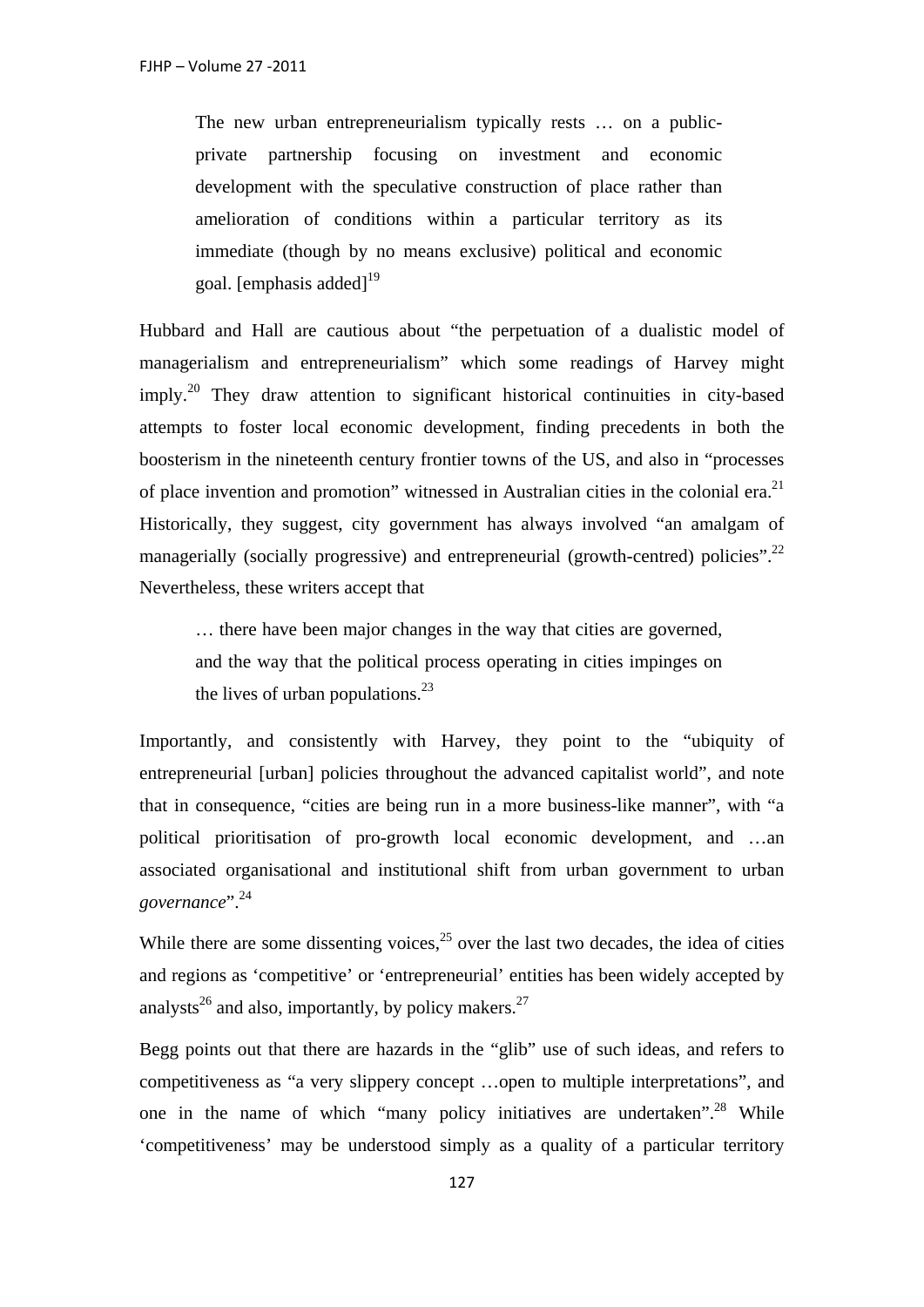"equated …with the 'performance' of an economy", the concept is more generally seen as relating to a city's capacity "to undercut its rivals …essentially about securing (or defending) market share". $^{29}$ 

Begg's perspective is consistent with that of Camagni, who argues that "the Ricardian principle of comparative advantage" — which at the national scale "assigns a role to every country in the international division of labour" — does not apply at the subnational level of city or region.<sup>30</sup> If this view is accepted, an important implication is that not only do cities and regions find themselves in competition, but they increasingly compete in an environment where failure to achieve a certain level of 'competitiveness', may ultimately result in "crisis, depopulation and [economic] desertification". $31$ 

On the features of urban competitiveness, there appears to be general agreement. Gordon summarises the parameters in the following terms:

Cities compete in a variety of ways…the most significant involve rivalry within product markets, and that for inward investment, the attraction of desirable residents, and contests for funding or events from higher levels of government … competition may be concentrated among a few (identifiable) rivals or may involve many, and the field within which it occurs may be local, regional, national, continental or global. $32$ 

Lever and Turok contrast competition among cities and regions with, on the one hand, the ways in which nations compete — "by adjusting interest rates or the exchange value of their currency, or by engaging in restrictive practices or collaboration" and, on the other hand, the ways in which firms compete — "with a single hierarchical decision-making body and a single objective, profit maximisation".<sup>33</sup> While the competitive strategies of nations and of firms are by-and-large not available to cities and regions, Lever and Turok concur with Gordon in finding that places "do compete for mobile investment, population, tourism, public funds and hallmark events such as the Olympic Games".<sup>34</sup>

Docherty *et al* express similar views in their summary of aspects of inter-city competitiveness: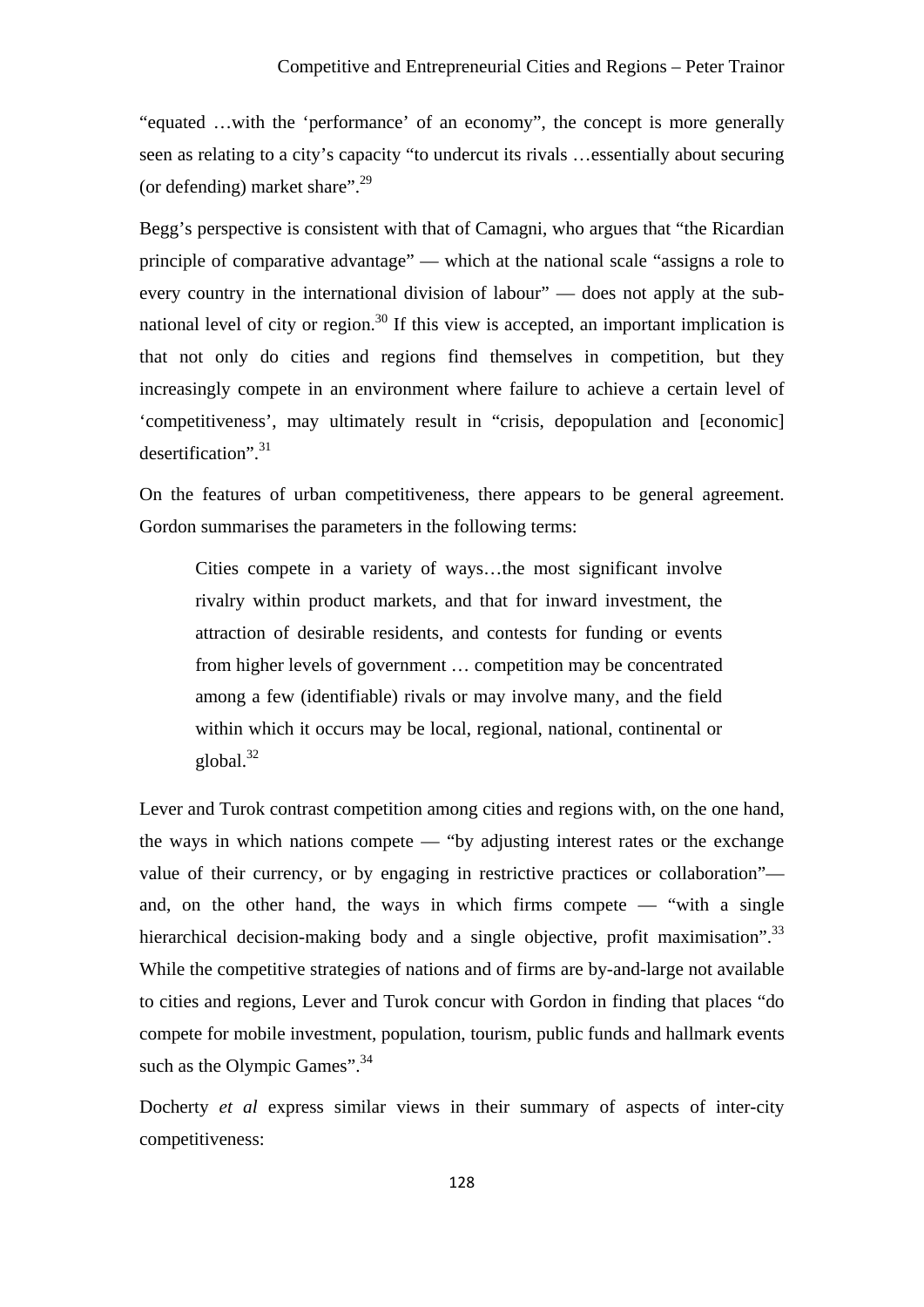Cities compete as operating locations for firms, as nodes for the exchange and processing of information and capital flows, and as places where people want to live, work and consume …'Competitive' cities are … those that are most successful in attracting and retaining the skilled people and innovative firms that characterize the knowledge-led economy … If a city is unable to compete to secure these resources, it risks being 'by-passed, leaving declining sectors, communities and cities behind'.<sup>35</sup>

Beyond the issue of whether sub-national territories — cities, regions and urban areas — can be said to be in competition with one another, a number of further perspectives warrant consideration: questions associated with the concept of territorial 'agency' and the linkages between government and business which this entails; the 'nature' of territorial competition (e.g. "zero-sum" vs. "non zero-sum" competition); and the range of strategies deployed by 'territorial' actors in the pursuit of 'competitive' and 'entrepreneurial' ends.

The idea that territorial entities can engage in competitive and entrepreneurial strategies suggests a capacity for agency which seems to run the risk of 'reification'.<sup>36</sup> Keating recognises that "[t]o speak of regions as actors" presents difficulties "unless we specify how such actors, or systems of actors are constructed".<sup>37</sup> He suggests that the mobilization of various local actors around "projects for [local/regional] economic development" is one way in which, increasingly, "cities or city-regions" are constructed as "actors".<sup>38</sup> In relation to this question of agency Jessop appeals to the views of Cox and Mair, who defend the concept of territorial agency in the following terms:

If people interpret localised social structures explicitly in territorial terms, come to view their interests and identities as 'local', and then act upon that view by mobilising locally defined organisations to further their interests in a manner that would not seem possible were they to act separately, then it seems eminently reasonable to talk about 'locality as agent'39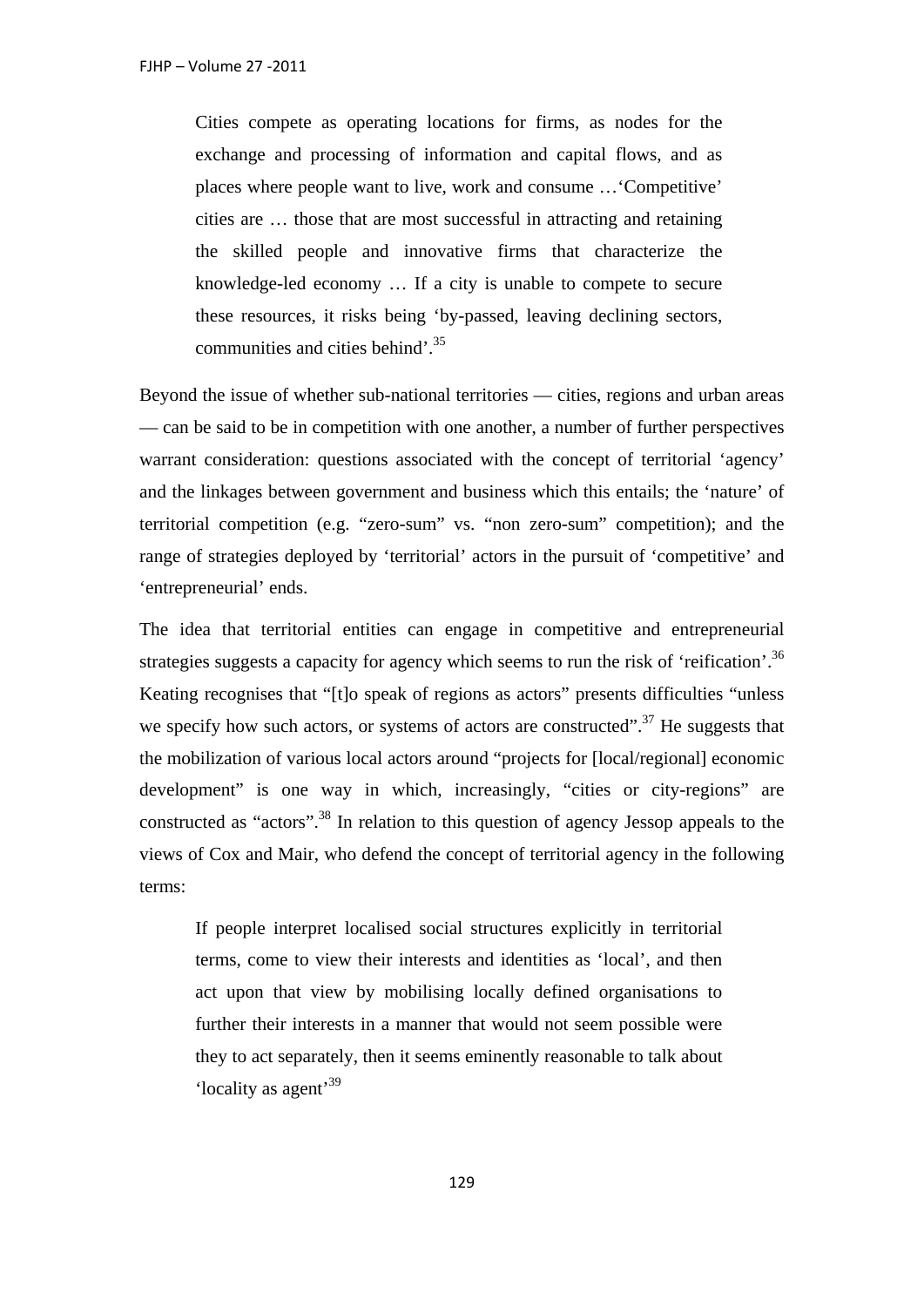A more direct understanding of territorial agency is captured succinctly in Cheshire's definition of the idea of "territorial competition":

By 'territorial competition' is meant a process through which groups, acting on behalf of a regional or sub-regional economy (typically that of a city-region), seek to promote it as a location for economic activity either implicitly or explicitly in competition with other areas.<sup>40</sup>

As noted earlier, competitive strategies of place typically involve firstly, some kind of public-private partnership, and secondly, the active pursuit and fostering of "investment and economic development" at the local level.<sup>41</sup> Various approaches to the theorising of business-government relationships in the urban context have been articulated. Two important theoretical strands in the North American context have been "growth machine" theory<sup>42</sup> and "urban regime theory".<sup>43</sup> While growth machine theory has been classified as an "elite" model of urban politics,<sup>44</sup> regime theory has been associated with "neo-pluralism" or "elite pluralism".<sup>45</sup> The label "North American [urban] political economy" has been attached to both of these models.<sup>46</sup> Each of these approaches ascribes an important role to agents (both public- and private-sector) in fostering local economic development. A third theoretical strand is found in diverse writings by exponents of the so-called Regulation Approach.<sup>47</sup> With "roots in neo-Marxism",<sup>48</sup> this approach presents a more structurally oriented account of urban political economy.

A range of competitive and entrepreneurial strategies may be deployed by territorially based interests and agencies. Different ways of categorizing competitive strategies have been used. In general terms, competitive strategies involve

attempts by agencies representing particular areas to enhance their locational advantage by manipulating some of the attributes which contribute to their area's value as a location for various activities.<sup>49</sup>

In the competition for business activity, Begg suggests that territorial strategies may involve attempts to influence either "price" or "non-price" factors for firms. Pricerelated factors amenable to adjustment can include — depending on the context land and labour costs, and local taxes. "Non-price" factors are more diverse, and can include perceived locational attractiveness — for both firms and residents, as well as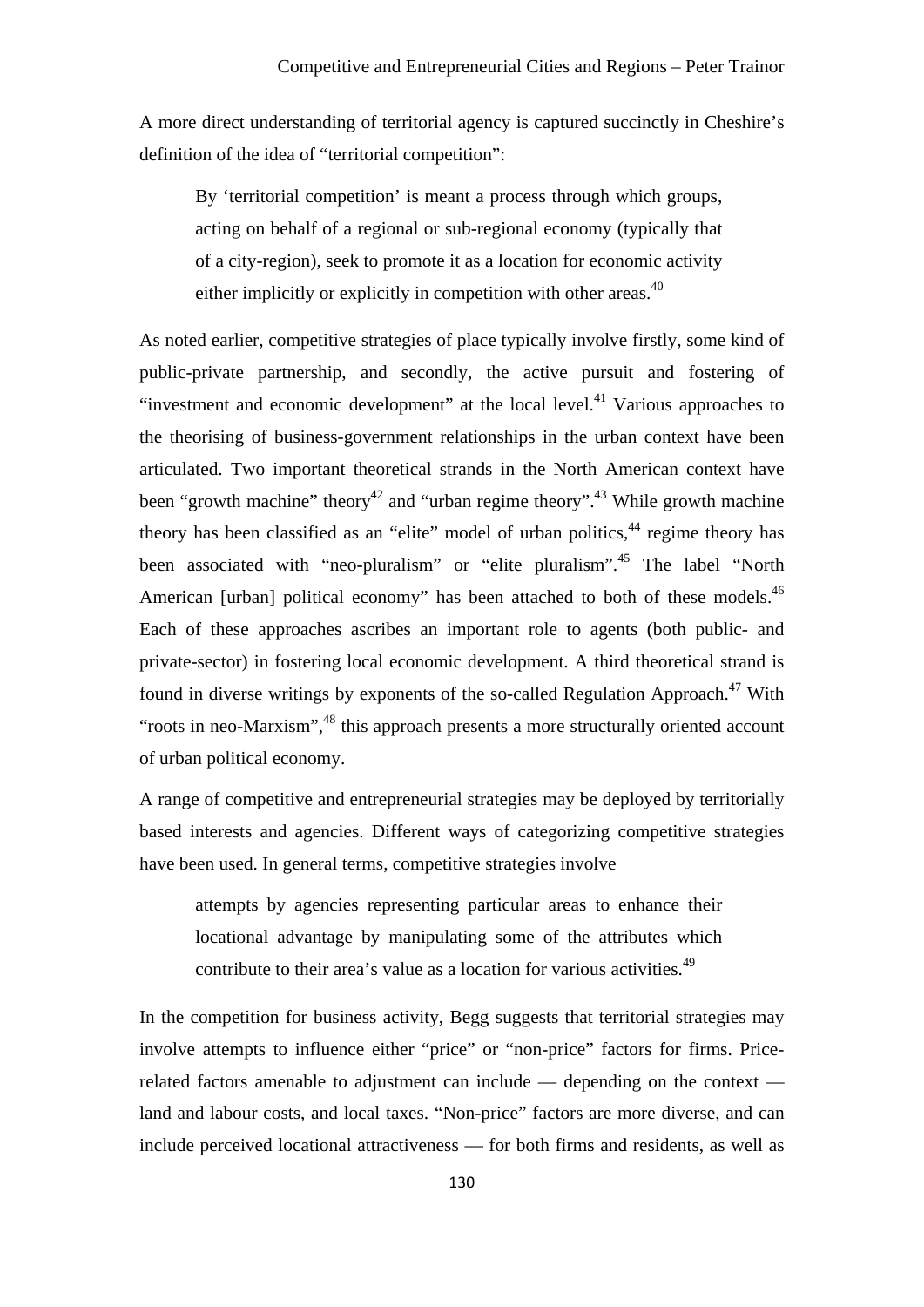tourists — transport and infrastructure efficiencies, and the provision of business services. More broadly, work on the benefits of business clustering and other approaches to "enhancing the business environment" — or local *milieux* — has directed attention to "a range of supply-side factors" which may be "amenable to policy action" geared towards enhancing territorial competitiveness. Examples include endeavours to "foster… innovation and learning" or to foster and secure social cohesion.<sup>50</sup>

Docherty *et al* depict the various "asset bundles" which are important contributors to city competitiveness. Apart from the "existing economic base", they list "hardware" (in which category they include not only infrastructure, but also "human capital"), "software" (including city image, and perceptions of tolerance, diversity etc.) and "orgware" ("organisational assets", including "local institutions",  $51$  see Figure 1 below). With the exception of the historical aspects of a city's existing economic base, most of these factors are amenable to influence through strategic intervention by local agents.



**Figure 1:** Urban Asset Bundles (Source Docherty, Gulliver *et al.* 2004, p.448)

In comments about the competitiveness of firms in relation to particular locations, Camagni notes first the importance of "macroeconomic" factors, but also those he refers to as relevant to "the microeconomic and microterritorial approach". In this latter group, he points to:

the specific advantages strategically created by…single firms, territorial synergies and cooperation capability enhanced by an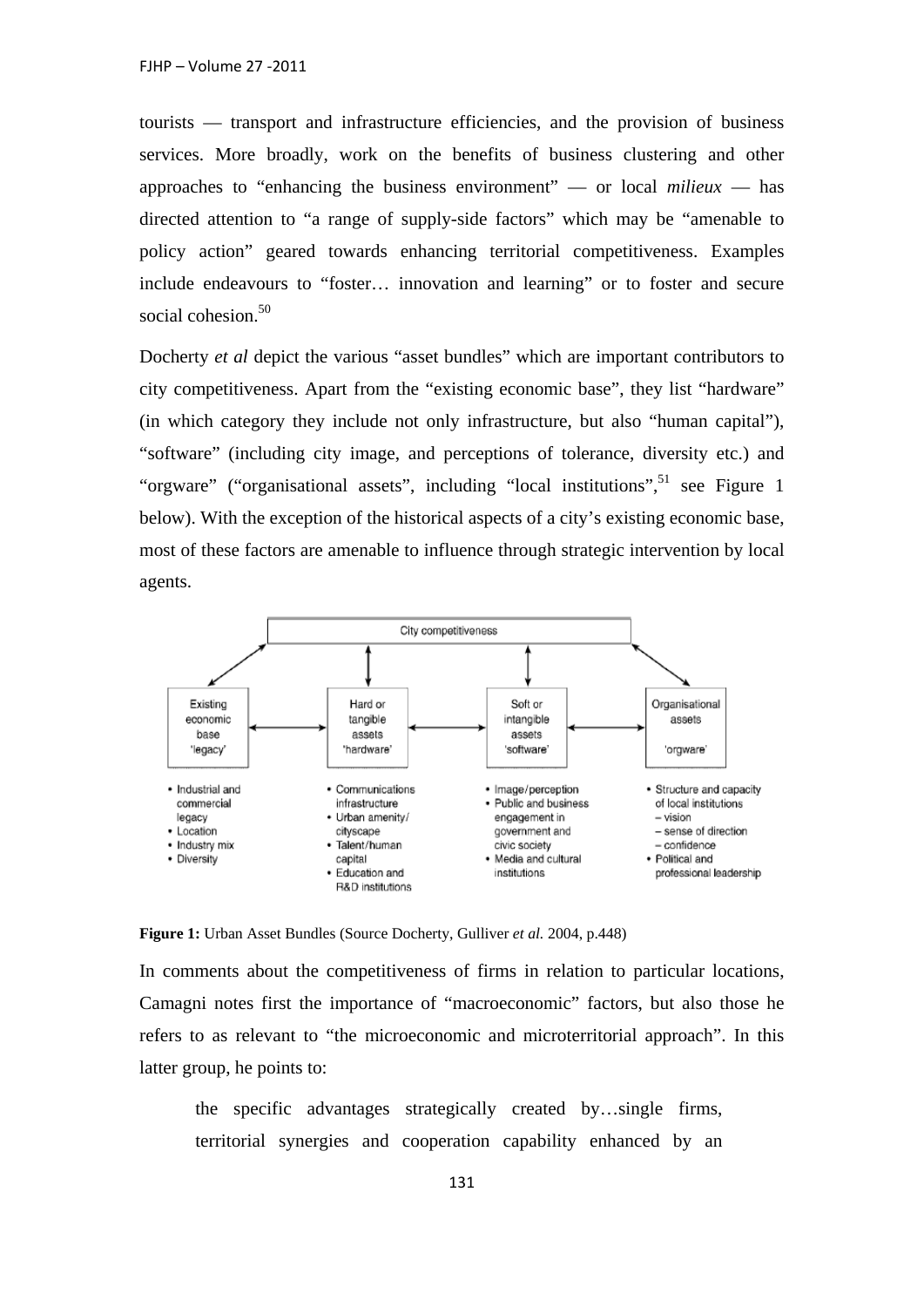imaginative and proactive public administration, externalities provided by local and national governments and the specificities historically built by a territorial culture…all artificial or created advantages, open to the proactive, voluntary action of local communities and their governments.<sup>52</sup> [original emphasis]

The necessity for business-government partnership in this context, as observed by Harvey, is also hinted at by Cheshire, who notes that the implementation of strategies for city competitiveness amounts to the localised production of a public good, *viz.* "additional local economic development".<sup>53</sup> This exercise, he argues, is prone to the standard challenges of the creation of public goods because firms have little incentive to act individually with the aim of creating "positive externalities".<sup>54</sup> On the other hand, while government action is "the other main mechanism for providing quasipublic goods", there is often a mismatch between "the most effective scale of territorially competitive agencies … [and] that of established units of city government" 55

In summary, neither the private sector nor the government sector acting alone is in a position to facilitate locally based competitive strategies, since,

The private sector is likely to be ineffective because of problems of market failure … [while] the zone of competence of city government is typically smaller (and often fragmented) compared to the functionally relevant territory.56

While coordinated action is necessary in this situation, there are real challenges to mobilising an effective local coalition, and the success of such endeavours "cannot be taken for granted".<sup>57</sup> On this score, Docherty notes the particular difficulties which may plague attempts to foster collaboration where there are "cultural differences, particularly between cities with long proud histories of competition".58

However, challenges to coordination arise not only from "histories of competition" and the vagaries of "multilevel governance" — an important feature of the Australian context<sup>59</sup> — but also as a result of certain contradictory aspects in the very idea of territorial competitiveness. An underlying (if often implicit) assumption behind most attempts to mobilise support for strategies of territorial competition is that the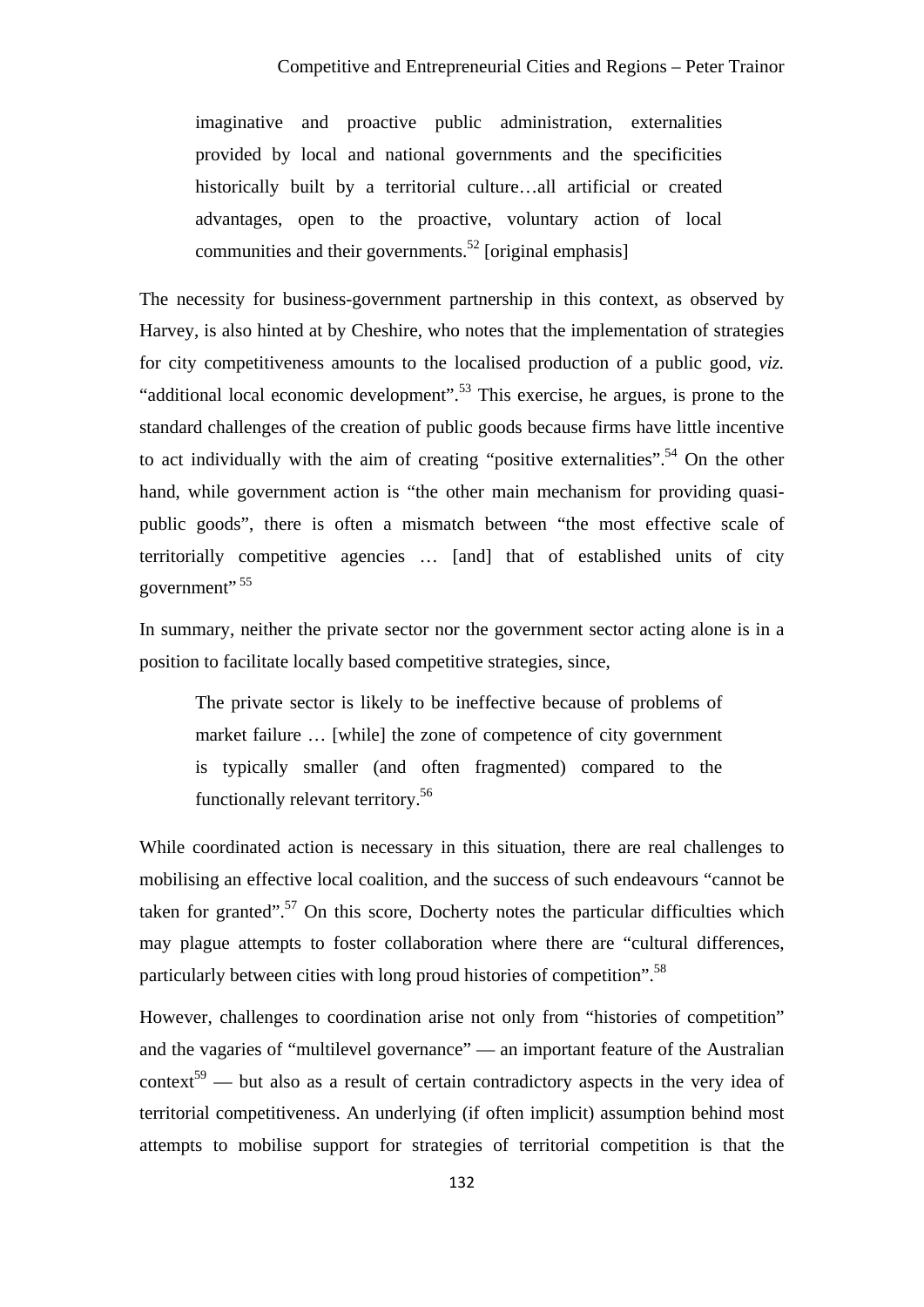interests of a 'local' community (however defined) may be unproblematically identified with the monolithic interests of 'local business' or 'local economic development'.<sup>60</sup>

For various reasons, reality is likely to be more complex than this. First, even when considering the interests of the business sector, a variety of competitive strategies is available, and different strategies are unlikely to favour all interests equally. As Gordon observes, important questions include those of the ways in which "the priorities of competitive strategies are actually constructed", and the degree to which "gains to key sectors benefit all"<sup>61</sup>. The uneven structure of 'pay-offs' in relation to competitive strategies means that mobilisation is likely to be achieved more readily around strategies which have the potential to offer substantial gains to "key actors".<sup>62</sup> Turok makes a similar point when he suggests that appeals to the concept of local competitiveness,

can conceal important variations between the competitive positions of different branches of the regional economy…variable economic performance over time… and the uneven consequences of competitive success for different social groups and areas.<sup>63</sup>

More broadly, as Keating points out, even policy framed in "strictly economic" terms may also have "other objectives", as well as carrying the potential for negative impacts in social and environmental terms.<sup>64</sup> Indeed Keating refers to "studies" which, he suggests, show that, "a focus on economic development tends to increase social inequality, since resources are diverted away from social programmes".<sup>65</sup> The question of a positive or negative relationship between urban competitiveness on the one hand, and social exclusion/inclusion or cohesion<sup>66</sup> on the other, has been extensively debated, particularly in the European context.<sup>67</sup> There appears to be some agreement that — depending on the approach adopted — strategies for competitiveness may set in train either "virtuous" or "vicious" cycles of change. Keating presents the options in his two models of regional development:

In the virtuous model, there is a successful program of economic development. Social integration is secured and marginalization avoided … In the vicious model … [g]rowth is narrowly defined and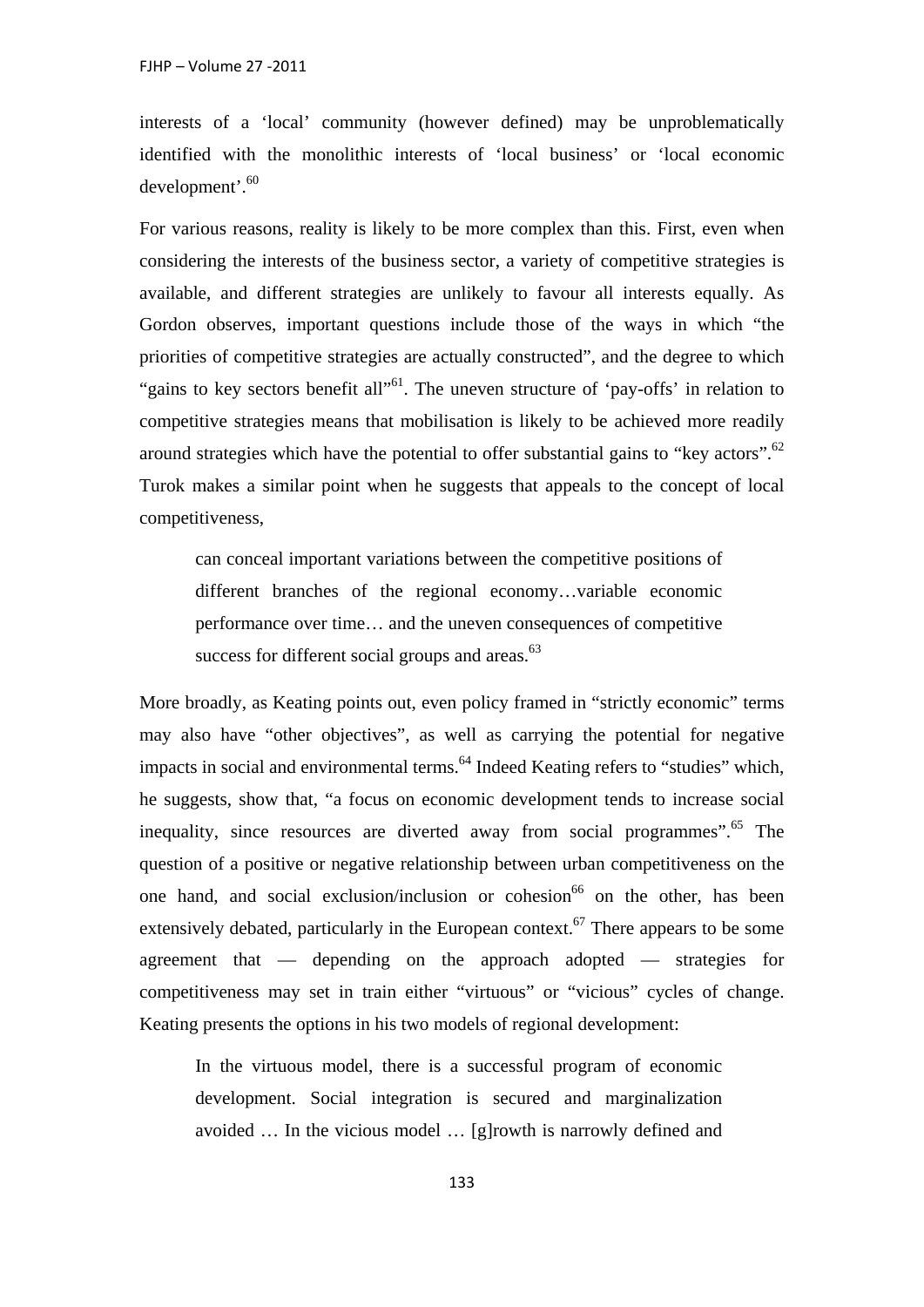socially divisive. Cultural identity is destroyed or fragmented and the environment neglected.<sup>68</sup>

A similar perspective is presented by Fainstein, who writes that, "one can visualize the possible relationships between competitiveness and cohesion in terms of virtuous and vicious circles".<sup>69</sup> 'Successful' strategies for territorial competitiveness may fail to bring significant social benefits to the wider local population. Strategies for economic competitiveness may also sit uneasily with necessary agendas for environmental sustainability.<sup>70</sup>

Complexity and conflicting interests notwithstanding, it is not uncommon that some kind of a local coalition is mobilised in pursuit of territorial competitiveness. A wide range of strategies are available, and there are different approaches to categorising such strategies. Jessop draws on Schumpeter's ideas in offering a distinction between "strong" and "weak" approaches to competition:

[W]hereas strong competition refers to potentially positive-sum attempts to improve the overall (structural) competitiveness of a locality through innovation, weak competition refers to potentially zero-sum attempts to secure the reallocation of existing resources at the expense of other localities … weak competition is socially disembedding, strong competition involves the territorialisation of economic activity.<sup>71</sup>

Jessop implicitly relates the opposition of 'weak' vs 'strong' competition on the one hand, with a distinction between "static comparative" and "dynamic competitive advantage" on the other.<sup>72</sup> He relates "static comparative advantage" to "so-called" 'natural' factor endowments",73 but also to strategies which are geared towards,

attracting inward investment from mobile capital at the expense of other places through such measures as tax breaks, subsidies and regulatory undercutting and/or simple, civic boosterist imagebuilding. $74$ 

"[D]ynamic competitive advantages", on the other hand, may be "socially transformed", and are amenable to nurturing through the introduction of,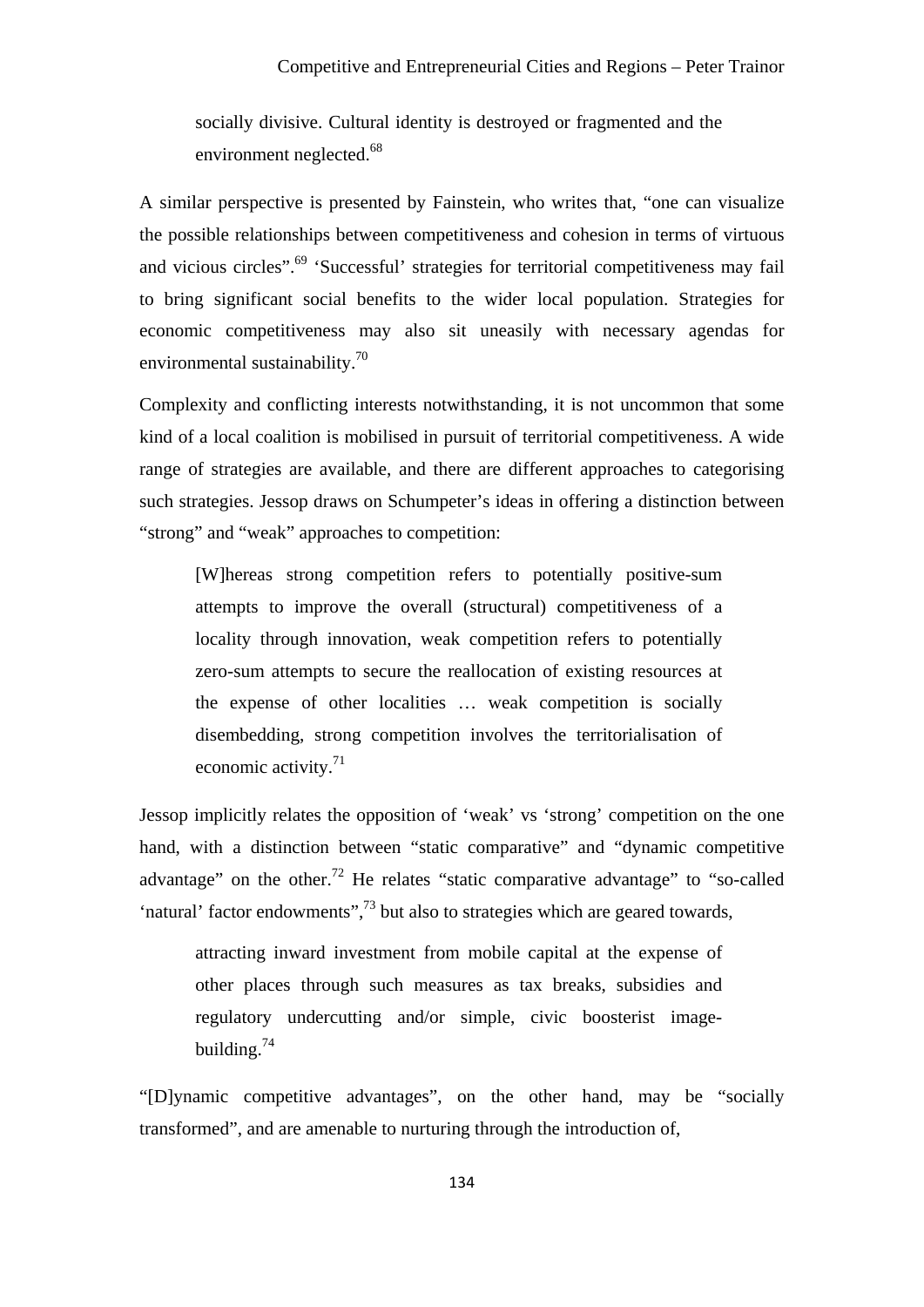economic, political and social innovations to enhance productivity and other conditions affecting the structural and/or systemic competitiveness of both local and mobile capital.75

Jessop's classification of approaches to competitiveness into two broad categories may be summarised thus:

- 1. A 'weak' model of competition, focused on securing "comparative advantage" and expressed in strategies such as "boosterist image-making"76 and the offering of direct financial incentives to business;
- 2. A 'strong' model of competition, directed at fostering "competitive advantage" and pursued through strategies focused on building "a complex of localized and specific economic and extra-economic assets which are socially regularised and socially constructed".<sup>77</sup>

Jessop's 'weak' and 'strong' models of competition accord with the 'vicious' and 'virtuous' cycles of competition identified by Keating and by Fainstein as discussed above. While the "virtuous model" of territorial competition holds out the possibility of combining economic development with social and environmental benefits, and even of delivering wider systemic benefits beyond the location in question, the "vicious model" arises out of — and reinforces — perceptions of competitiveness as a "zero-sum game" of "winners and losers", characterised by destructive 'beggar-thyneighbour' strategies and a "race to the bottom dynamic".78 There is, of course, no reason why both classes of strategy might not be pursued simultaneously in the same context.

The foregoing discussion offers a loose frame within which to locate the various strategies for territorial competition, the most commonly observed of which strategies are indicated in general terms by Cheshire:

[T]erritorial competition combines the concerns of traditional property-oriented growth machines … the newer city marketers oriented both to image manipulation and the repackaging of the 'place product' … French (or Japanese) planners of regional technopoles … or capacity building and local supply-side policies …<sup>79</sup>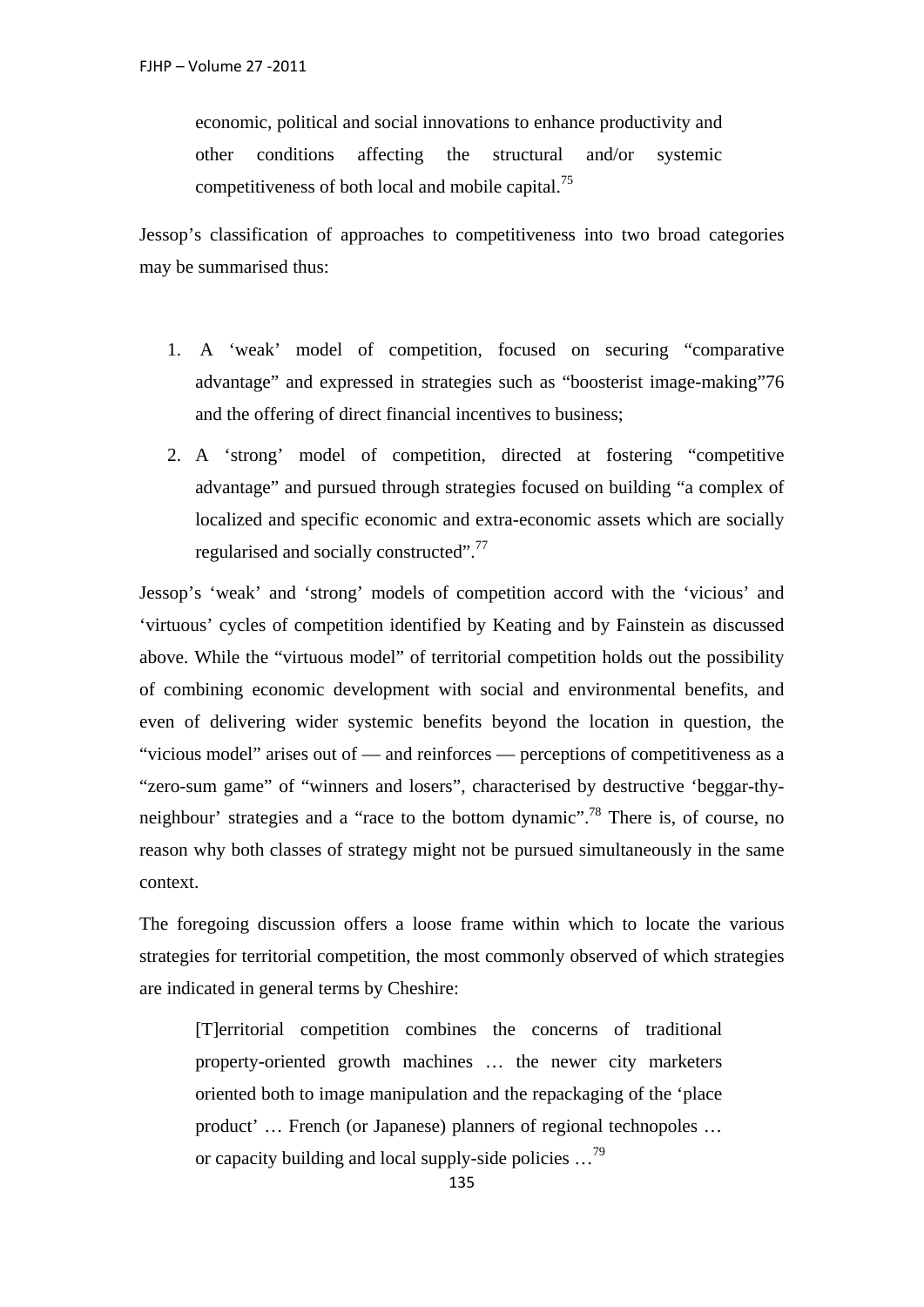A core part of action to foster local competition are strategies for the 'branding'<sup>80</sup> and 'marketing'81 of places. These warrant a brief comment, firstly because of the wide use of such measures, and secondly because so many strategies for territorial competitiveness include a significant promotional element.<sup>82</sup> The marketing of places has a long history, as Ward points out.<sup>83</sup> However, the present era is distinguished by an increase in the conscious application of marketing principles to the promotion and selling of places. $84$  In an environment where 'places' are conceived as competitive entities, it is scarcely surprising that modern marketing tools should be deployed in the pursuit of competitive advantage.

In their summary discussion of 'city marketing' Short and Kim observe that in the present period,

Cities are marketing (selling, promoting, advertising) themselves to create and change their image with the intended goal of attracting business, tourists and residents.<sup>85</sup> [emphasis added]

The aim, these writers argue $^{86}$  is to "replace vague or negative images" in the minds of "current or potential residents, investors and visitors".87 For Philo and Kearns, city marketing efforts are directed to both 'external' and 'internal' audiences — on the one hand "to attract capital" and on the other to "legitimate redevelopment".<sup>88</sup> Short and Lim deliver a longer list of targets of city marketing campaigns — "business firms, industrial plants, corporate and divisional headquarters, investment capital, sports teams, tourists, conventioneers, residents ...".<sup>89</sup> They observe that "improvement of a city image" may stem from two sources — "an energetic marketing campaign" or "economic growth (reality)" — noting that this raises the real possibility that a 'place promotion' campaign may generate a "gap" between image and reality.<sup>90</sup>

The relationship between "image" and "reality" is complex, not only because "we increasingly move in a world of signs, symbols and images",  $91$  but also because when places are treated as products, the 'image' itself may have a significant influence on the 'reality', either for good or for ill. A further layer of complexity arises because of the way that the very 'image' of entrepreneurialism is often "a central element in many cities' self-imaging and/or place-marketing activities".<sup>92</sup>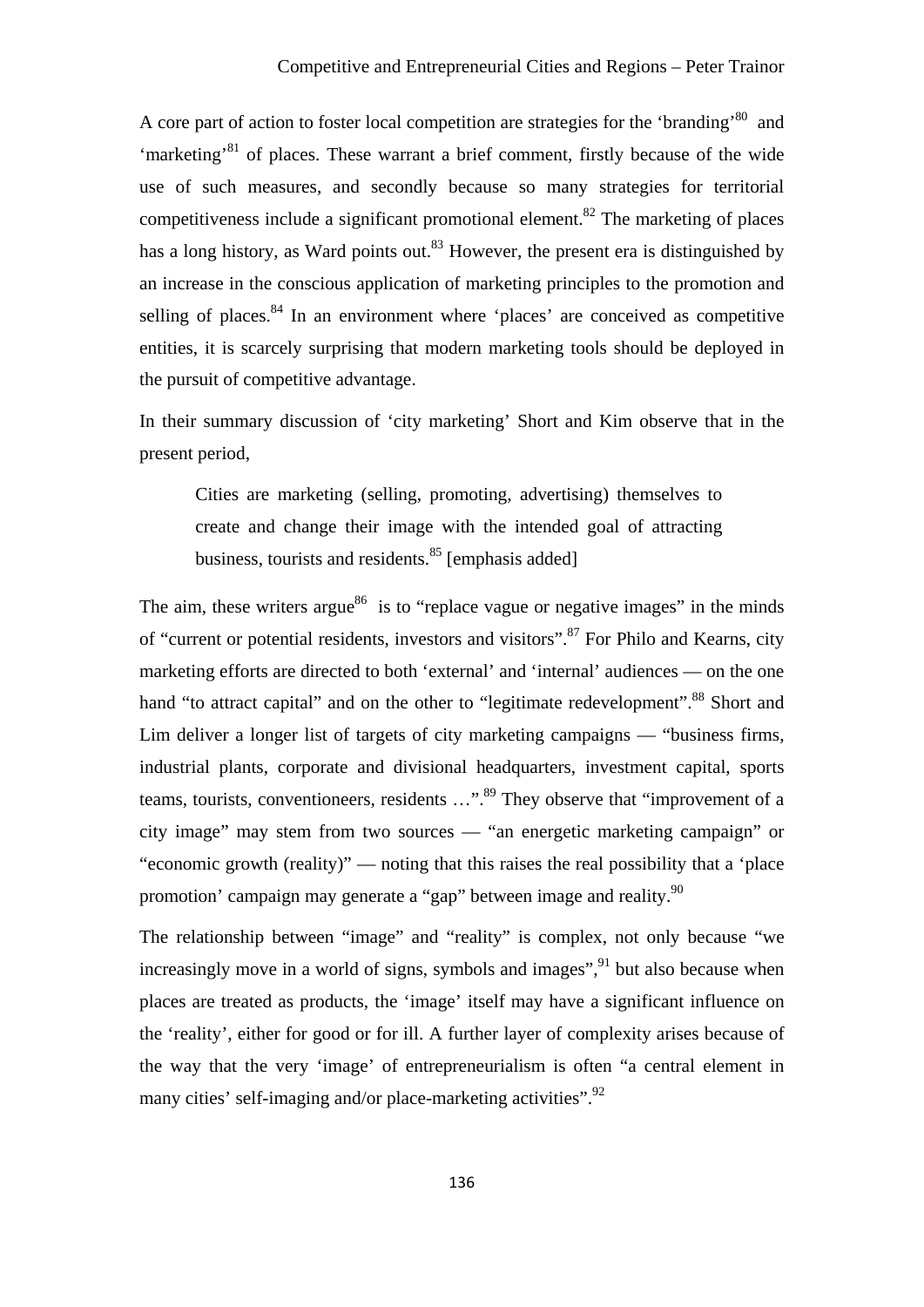Elements of all of these policy approaches may be identified in specific urban settings, and the ultimate intention of my analysis here has been to move on to pursue its applicability in the northern Adelaide context, and in the wider metropole of which northern Adelaide is a part. For many years, questions of image have been significant for Adelaide's northern region, and it has been my supposition that the concepts and frameworks identified here would help to frame and explain the endeavours to shape the image of the region and particular parts of the region.

<sup>&</sup>lt;sup>1</sup> Clarke, Susan E. and Gaile, Gary L., *The Work of Cities*, (Minneapolis: University of Minnesota Press, 1998), p 21.; Lovering, John, 'Theory Led by Policy: The Inadequacies of the 'New Regionalism' (Illustrated from the Case of Wales)', *International Journal of Urban and Regional Research* 23, no. 2 (1999): 379-95. 2

<sup>&</sup>lt;sup>2</sup>MacLeod, G., 'Beyond Soft Institutionalism: Accumulation, Regulation, and Their Geographical Fixes', *Environment and Planning A* 33, no. 7 (2001): 1145-67.; Raco, Mike, 'Competition,

Collaboration and the New Industrial Districts: Examining the Institutional Turn in Local Economic Development', *Urban Studies* 36, no. 5-6 (1999): 951-68.; Rainnie, A. , 'New Regionalism in Australia?', *Sustaining Regions* 3, no. 2 (2004): 13-18. 3

see for example Söderbaum, F. and Shaw, T.M. , *Theories of New Regionalism: A Palgrave Reader,* (Houndmills/New York: Palgrave Macmillan, 2003).

<sup>4</sup> Cheshire, P. , 'Cities in Competition: Articulating the Gains from Integration', *Urban Studies* 36, no. 5-6 (1999): 843-64, p 843.

<sup>&</sup>lt;sup>5</sup> Begg, I., ed. *Urban Competitiveness: Policies for Dynamic Cities Bristol* (U.K.: Policy Press, 2002). See Lever, W.F. and Turok, I. , 'Competitive Cities: Introduction to the Review', *Urban Studies* 36, no. 5-6 (1999): 791-93.; and other articles in the same issue

<sup>&</sup>lt;sup>7</sup> MacLeod, G., 'From Urban Entrepreneurialism to A "Revanchist City"? On the Spatial Injustices of Glasgow's Renaissance', *Antipode* 34, no. 3 (2002): 602-24. 8

Hall, T. and Hubbard, P. , ed. *The Entrepreneurial City: Geographies of Politics, Regime, and* 

*Representation* (Chichester/New York: Wiley, 1998).<br><sup>9</sup> Camagni, R., 'On the Concept of Territorial Competitiveness: Sound or Misleading?', *Urban Studies* 39, no. 13 (2002): 2395-411.

<sup>&</sup>lt;sup>10</sup> Leitner, H. and Sheppard, E., "Economic Uncertainty, Inter-Urban Competition and the Efficacy of Entrepreneurialism," in *The Entrepreneurial City: Geographies of Politics, Regime, and* 

*Representation ed. T. and P. Hubbard Hall (Chichester/New York: Wiley, 1998), p 296.* <sup>11</sup> see for example OECD, "Competitive Cities: A New Entrepreneurial Paradigm in Spatial Development," 4 September 2008 http://www.sourceoecd.org/9264022406.

 $12$  In simple terms, entrepreneurial strategies can be understood as a subset of competitive strategies. Jessop argues, following Schumpeter, that the key quality of entrepreneurship is innovation, and

observes that not all competitive strategies can be considered entrepreneurial.<br><sup>13</sup> Turok, I., 'Cities, Regions and Competitiveness', *Regional Studies* 38, no. 9 (2004): 1069 - 83, 1070.<br><sup>14</sup> Harvev, D., 'From Managerial

in Late Capitalism', *Geografiska Annaler (Series B, Human Geography)* 71, no. 1 (1989): 3-17, p 4. 15 Logan, J.R. and Molotch , H.L. , *Urban Fortunes: The Political Economy of Place,* (Berkeley, CA: University of California Press, 1987).

<sup>&</sup>lt;sup>16</sup> Harvey, 'From Managerialism to Entrepreneurialism: The Transformation in Urban Governance in Late Capitalism'.

<sup>&</sup>lt;sup>17</sup> Harvey, 'From Managerialism to Entrepreneurialism: The Transformation in Urban Governance in Late Capitalism', p 7.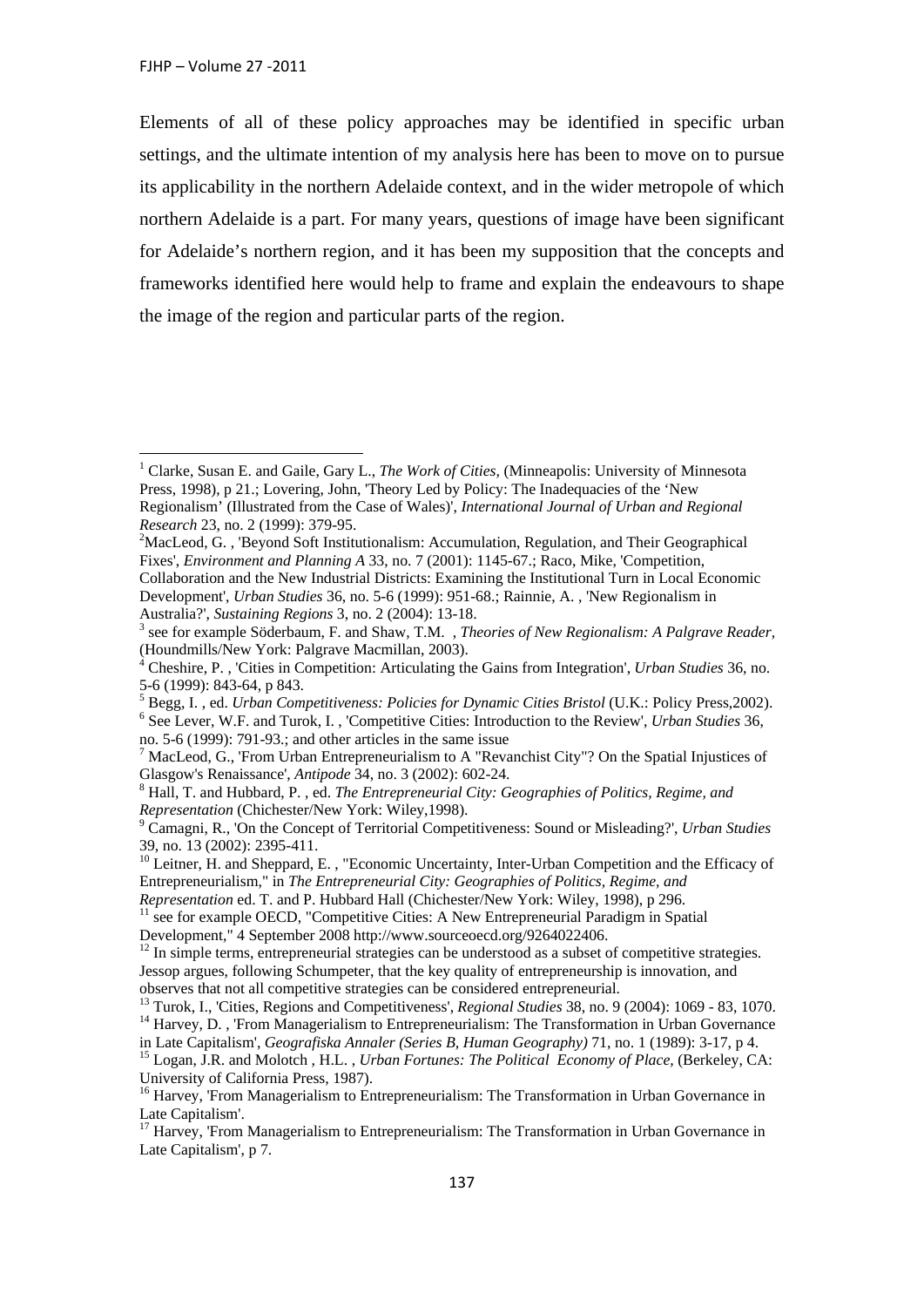<sup>18</sup> Harvey, 'From Managerialism to Entrepreneurialism: The Transformation in Urban Governance in Late Capitalism', p 3.

 $19$  Harvey, 'From Managerialism to Entrepreneurialism: The Transformation in Urban Governance in Late Capitalism', p 8., see also Clarke and Gaile, *The Work of Cities*, p 36. For Harvey, a key point here is that the traditional focus of government activity is on spatially bounded *territory*, while the focus of business activity — and hence also of governance arrangements which bring in the interests of business — is less neatly circumscribed.

20 Hubbard, P. and T. Hall "The Entrepreneurial City and the 'New Urban Politics," in *The Entrepreneurial City: Geographies of Politics, Regime, and Representation* ed. T. and P. Hubbard Hall (Chichester/New York: Wiley 1998), p 14.<br><sup>21</sup> Hubbard, "The Entrepreneurial City and the 'New Urban Politics," p 16.

<sup>22</sup> Hubbard, "The Entrepreneurial City and the 'New Urban Politics," p 14. see also Haughton, G. and Counsell, D, *Regions, Spatial Strategies, and Sustainable Development,* ( London/New York: Routledge, 2004), p 29.

<sup>23</sup> Hubbard, "The Entrepreneurial City and the 'New Urban Politics," p 15.<br><sup>24</sup> Hubbard, "The Entrepreneurial City and the 'New Urban Politics," pp 2, 4<br><sup>25</sup> Krugman, P., 'Making Sense of the Competitiveness Debate', *Ox* no. 3 (1996): 17-25. but see also Camagni, 'On the Concept of Territorial Competitiveness: Sound or Misleading?'.

<sup>26</sup> See Lever, 'Competitive Cities: Introduction to the Review'. and other articles in the same issue; also Hall, ed. *The Entrepreneurial City: Geographies of Politics, Regime, and Representation* 27 Lovering, 'Theory Led by Policy: The Inadequacies of the 'New Regionalism' (Illustrated from the

Case of Wales)'.

28 Begg, I. , 'Cities and Competitiveness', *Urban Studies* 36, no. 5-6 (1999): 795-809, p 796. see also Turok, 'Cities, Regions and Competitiveness', p 1070.

<sup>29</sup> Begg, 'Cities and Competitiveness', p 796.

<sup>30</sup> Camagni, 'On the Concept of Territorial Competitiveness: Sound or Misleading?', p 2396. and Begg, 'Cities and Competitiveness'.

<sup>31</sup> Camagni, 'On the Concept of Territorial Competitiveness: Sound or Misleading?', p 2396.

32 Gordon, I., 'Internationalisation and Urban Competition', *Urban Studies* 36, no. 5-6 (1999): 1001-16, p 1001.

 $33$  Lever, 'Competitive Cities: Introduction to the Review', p 791.

<sup>34</sup> Lever, 'Competitive Cities: Introduction to the Review', p 791.

<sup>35</sup> Docherty, I., Gulliver, S. and Drake, P., 'Exploring the Potential Benefits of City Collaboration', *Regional Studies* 38, no. 4 (2004): 445-56, p 447. citing both Kresl, P.K. and Singh, B. ,

'Competitiveness and the Urban Economy: Twenty-Four Large Us Metropolitan Areas', *Urban Studies*  36, no. 5-6 (1999): 1017-27. and OECD, "Competitive Cities: A New Entrepreneurial Paradigm in Spatial Development."

36 Harvey, 'From Managerialism to Entrepreneurialism: The Transformation in Urban Governance in Late Capitalism', pp 5-6.

<sup>37</sup> Keating, M., "The Political Economy of Regionalism," in *The Political Economy of Regionalism London* ed. M. and Loughlin Keating, J. (Portland, Ore: Frank Cass, 1996), p 39.

<sup>38</sup> Keating, "The Political Economy of Regionalism."(Keating 1996, p.39)

<sup>39</sup> Jessop, B., "The Narrative of Enterprise and the Enterprise of Narrative: Place Marketing and the Entrepreneurial City," in *The Entrepreneurial City: Geographies of Politics, Regime, and Representation* ed. T. and P. Hubbard Hall (Chichester/New York: Wiley, 1998), p 87. quoting directly from Cox, K.R. and A. Mair, 'From Localised Social Structures to Localities as Agents', *Environment and Planning A* 23(1991): 197-213, p 198.

*A*<sup>40</sup> Cheshire, 'Cities in Competition: Articulating the Gains from Integration', p 843.

<sup>41</sup> Harvey, 'From Managerialism to Entrepreneurialism: The Transformation in Urban Governance in Late Capitalism', p 8., Cheshire, 'Cities in Competition: Articulating the Gains from Integration', p 843.; Here, it is assumed that the precise meaning of the term 'local' is contextually defined. Depending on the situation, 'local' may indicate the whole-of-state level (in the Australian federal

context), a metropolitan city-region, or a particular urban area within a city-region. 42 Molotch, H. , 'City as a Growth Machine - toward a Political-Economy of Place', *American Journal of Sociology* 82, no. 2 (1976): 309-32., Logan, *Urban Fortunes: The Political Economy of Place*., see also Jonas, A.E.G., Wilson, D. and Association of American Geographers Meeting, ed. *The Urban*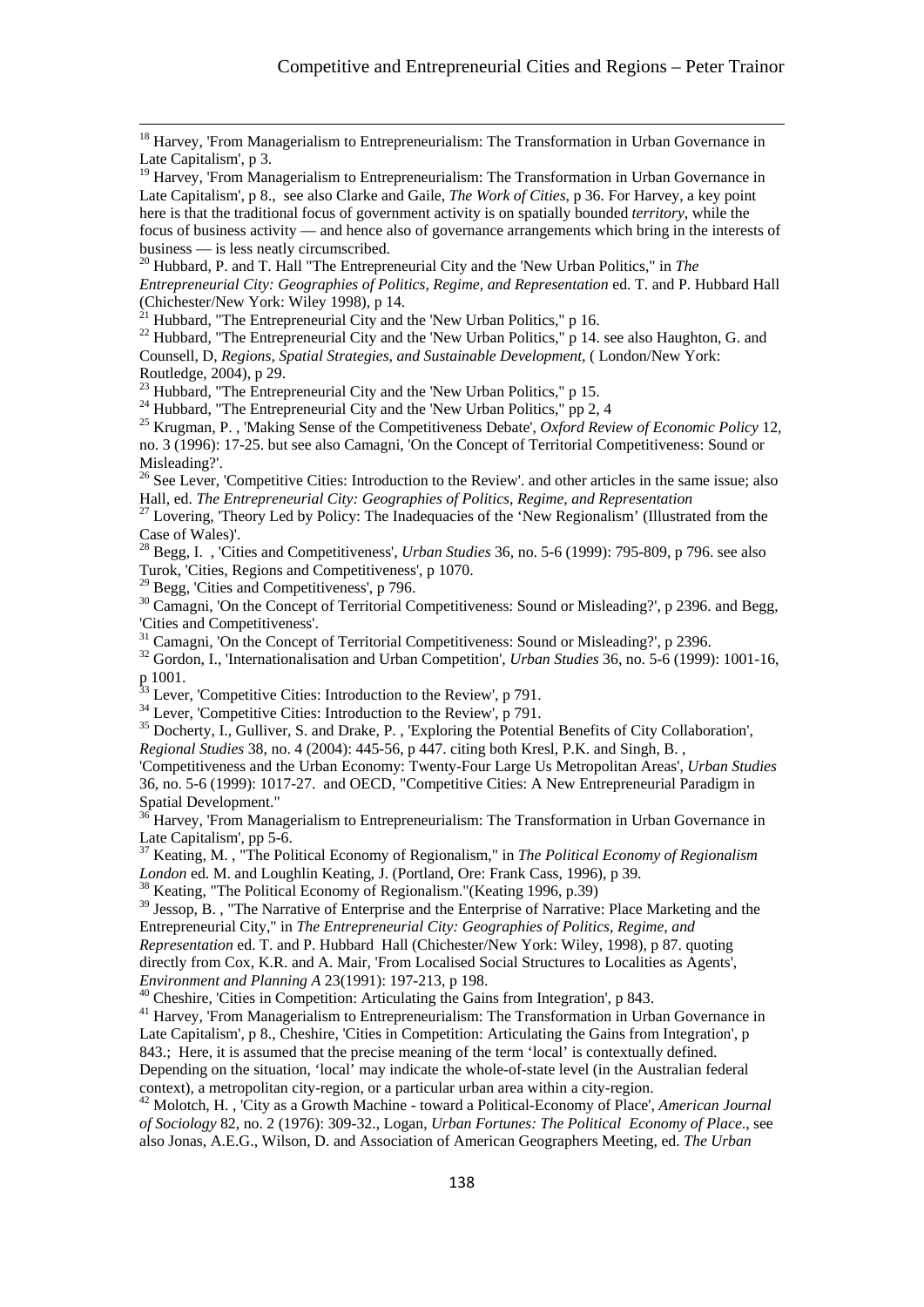*Growth Machine: Critical Perspectives Two Decades Later* (Albany, N.Y: State University of New York Press,1999).

<u> Alexandro de la contrada de la contrada de la contrada de la contrada de la contrada de la contrada de la co</u>

43 Stone, C.N. , *Regime Politics: Governing Atlanta, 1946-1988,* (Lawrence, Kansas: University Press of Kansas., 1989). see also Lauria, M. , *Reconstructing Urban Regime Theory: Regulating Urban* 

<sup>44</sup> Harding, A., "Elite Theory and Growth Machines," in *Theories of Urban Politics London*/, ed. D. Judge, G. Stoker and H. Wolman (Thousand Oaks: Sage Publications, 1995).

45 Stoker, G., "Regime Theory and Urban Politics," in *Theories of Urban Politics*, ed. D. in Judge, G. Stoker and H. Wolman ( London/Thousand Oaks: Sage Publications, 1995).; Hubbard, "The Entrepreneurial City and the 'New Urban Politics," p 10.<br><sup>46</sup> Macleod, Gordon and Goodwin, Mark, 'Reconstructing an Urban and Regional Political Economy:

On the State, Politics, Scale, and Explanation', *Political Geography* 18, no. 6 (1999): 697-730. 47 Painter, J. , "Regulation Theory, Post-Fordism and Urban Politics," in *Theories of Urban Politics*, ed.

D. Judge, G. Stoker and H. Wolman ( London/Thousand Oaks: Sage Publications, 1995).

48 Harding, A., S. Wilks-Heeg and M. Hutchins 'Business, Government and the Business of Urban Governance', *Urban Studies* 37, no. 5-6 (2000): 975-94, p 985.

49 Begg, 'Cities and Competitiveness', p 799. quoting directly from Gordon, I. and P. Cheshire "Locational Advantage and Lessons for Territorial Competition in Europe," in *International Workshop on 'Theories of Endogenous Regional Growth: Lessons for Policies of Regional Economic Growth* (Uddevala, Sweden1998).

 $50$  Begg, 'Cities and Competitiveness', pp 799, 804, 06.

<sup>51</sup> Docherty, 'Exploring the Potential Benefits of City Collaboration'.

<sup>52</sup> Camagni, 'On the Concept of Territorial Competitiveness: Sound or Misleading?'.

<sup>53</sup> Cheshire, 'Cities in Competition: Articulating the Gains from Integration', p 843.

<sup>54</sup> Cheshire, 'Cities in Competition: Articulating the Gains from Integration', p 843.

<sup>55</sup> Cheshire, 'Cities in Competition: Articulating the Gains from Integration', p 844.

<sup>56</sup> Cheshire, 'Cities in Competition: Articulating the Gains from Integration', p 844. Cheshire writes here in the UK context, and envisions the city-region as the "most obvious… functional economic area" in relation to which strategies of territorial competitiveness may be framed. He alludes in this context to the fragmentation of local government within a particular city-region. The situation in regard to the present case study of northern Adelaide is somewhat different, in that South Australia may be understood as a kind of "city-state", with the capacity to act on behalf of the Adelaide city-region as a whole (Llewellyn-Smith 2002; see also Friedmann 2002, p.24). Nevertheless, the reality of governmental fragmentation vis-à-vis the region of northern Adelaide is analogous to that portrayed by Cheshire. The regional approach embarked upon by the SA Government in its plans for northern Adelaide necessitated collaboration between the two large local councils in the area. 57 Gordon, 'Internationalisation and Urban Competition', p 1002.

58 Docherty, 'Exploring the Potential Benefits of City Collaboration', p 449.; Here, again, although the reference by Docherty *et al* is to challenges of inter-city collaboration, a 'history of competition' may be found between the local government entity the City of Salisbury and its neighbour Elizabeth — later amalgamated with Munno Para to form the City of Playford.

59 Stilwell, F. and P. Troy, 'Multilevel Governance and Urban Development in Australia', *Urban* 

<sup>60</sup> Short, J.R. and Y.H. Kim "Urban Crises/Urban Representations: Selling the City in Difficult Times," in *The Entrepreneurial City: Geographies of Politics, Regime, and Representation* ed. T. and P. Hubbard Hall (Chichester/New York: Wiley, 1998), pp 57-58.

<sup>61</sup> Gordon, 'Internationalisation and Urban Competition', p 1002.

 $62$  Gordon, 'Internationalisation and Urban Competition', p 1013.

63 Turok, 'Cities, Regions and Competitiveness', p 1070.

64 Keating, "The Political Economy of Regionalism," pp 31-32., see also Lever, 'Competitive Cities: Introduction to the Review', p 792.

 $<sup>65</sup>$  Keating, "The Political Economy of Regionalism," p 30.</sup>

<sup>66</sup> Social cohesion is generally understood as an antonym of social exclusion (Fainstein 2001, p.7). In briefly defining these related terms, Parkinson and Boddy note that "social exclusion" is often simply used as a descriptive term "an equivalent to poverty, inequality or social deprivation" (Parkinson and Boddy 2004, p.4). More broadly these terms seek to expand concepts of poverty beyond the strictly economic realm to cover the social effects of poverty conceived as reduced opportunity for participation and engagement in mainstream society.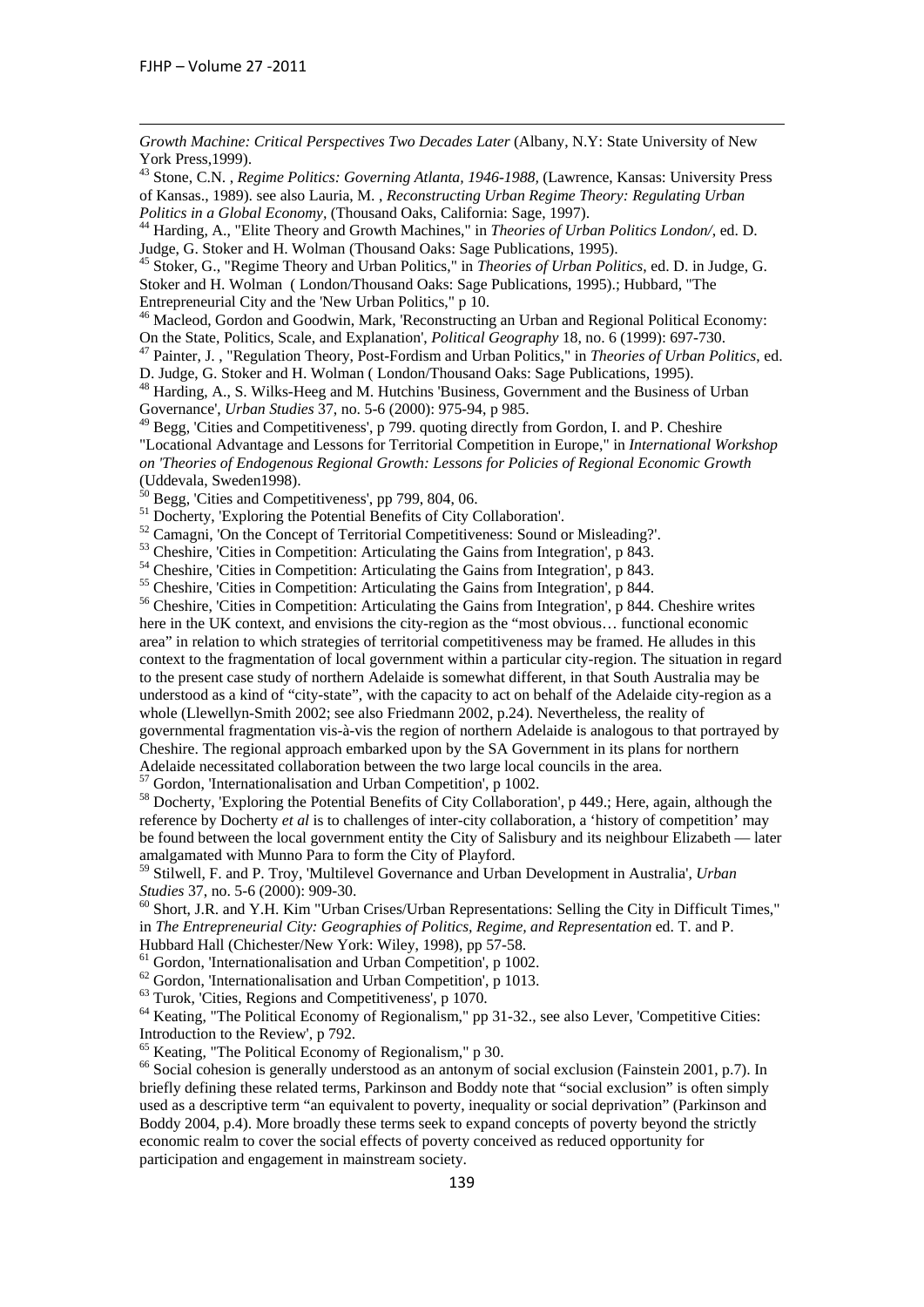<sup>67</sup> See for example programme listings in ESRC, "Cities: Competitiveness and Cohesion Programme Research Program,"(2008),

http://www.esrcsocietytoday.ac.uk/ESRCInfoCentre/research/research\_programmes/cities.aspx. 68 Keating, "The Political Economy of Regionalism," p 32.

<sup>69</sup> Fainstein, S.S., "Competitiveness, Cohesion and Governance: A Review of the Literature,"(2001), http://cwis.livjm.ac.uk/cities/conference/sf.pdf.

 $^{70}$  Low, N., B. Gleeson, I. Elander and R. Lidskog . "After Rio: Urban Environmental Governance," in *Consuming Cities: The Urban Environment in the Global Economy after the Rio Declaration*, ed. N. Low, B. Gleeson, I. Elander and R. Lidskog (London: Routledge, 2000)., Haughton, *Regions, Spatial Strategies, and Sustainable Development*.; An attractive "theoretical" view which neatly resolves any contradiction is that, on the one hand, "environmental and social progresses are impossible …without a competitive urban economy", while "enhanced environmental and social conditions are key factors in urban competitiveness" - OECD, "Cities for Citizens: Improving Metropolitan Governance,"(2001), http://www1.oecd.org/publications/e-book/0401041E.PDF. p.28. A more realistic picture is presented in another OECD document:

[H]ow to strike the right balance between policies for increasing the competitiveness of cities and policies for social cohesion and liveability is a major dilemma for the metropolitan areas of OECD countries" p.136.

 $\frac{1}{2}$  Jessop, "The Narrative of Enterprise and the Enterprise of Narrative: Place Marketing and the Entrepreneurial City," p 79.

 $72$  Jessop, "The Narrative of Enterprise and the Enterprise of Narrative: Place Marketing and the Entrepreneurial City," pp 79, 81.

<sup>73</sup> On the meaning of "natural factor endowments" Jessop writes that, "Ricardian discourse ...tends to treat factors as 'natural' which are in fact heavily dependent on broader social conditions: an abundance of cheap wage-labour is only the most obvious example" (Jessop 1998, p.99n.).

 $74$  Jessop, "The Narrative of Enterprise and the Enterprise of Narrative: Place Marketing and the Entrepreneurial City," p 82.

 $75$  Jessop, "The Narrative of Enterprise and the Enterprise of Narrative: Place Marketing and the Entrepreneurial City," p 82.

<sup>76</sup> Smyth explains that the idea of "boosterism" carries firstly a sense of "the desired outcome …improved perception of …[a] city". Beyond this, there is a general perception that historically "a great deal of civic boosterism was founded upon rhetoric alone" or upon "claims …far exceeding what could be delivered" (Smyth 1994, pp.13-14).

<sup>77</sup> Jessop, "The Narrative of Enterprise and the Enterprise of Narrative: Place Marketing and the Entrepreneurial City," p 88. Storper, M., 'The City: Centre of Economic Reflexivity', *The Service Industries Journal* 17, no. 1 (1997): 1 - 27.<br><sup>78</sup> Lever, 'Competitive Cities: Introduction to the Review'., Begg, 'Cities and Competitiveness'.,

Gordon, 'Internationalisation and Urban Competition'., Leitner, "Economic Uncertainty, Inter-Urban Competition and the Efficacy of Entrepreneurialism.", Turok, 'Cities, Regions and Competitiveness'.

<sup>79</sup> Cheshire. 'Cities in Competition: Articulating the Gains from Integration', p 843.; Cheshire adds at this point, "What always distinguishes it [i.e. territorial competition] is its local origin and affiliation" 80 Anholt, S, *Competitive Identity: The New Brand Management for Nations, Cities and Regions,* (New York: Palgrave Macmillan, 2007).

81 Kearns, G. and C. Philo ed. *Selling Places: The City as Cultural Capital, Past and Present.*, 1st ed. (Oxford [England] ; New York, : Pergamon Press.,1993).

82 Ward, S.V., *Selling Places: The Marketing and Promotion of Towns and Cities, 1850-2000. ,* (London/New York, : E & FN Spon/Routledge., 1998).

<sup>83</sup> Ward, S.V. , "Place Marketing: A Historical Comparison of Britain and North America," in *The Entrepreneurial City: Geographies of Politics, Regime, and Representation* ed. T. and P. Hubbard Hall (Chichester/New York: Wiley, 1998)., Ward, *Selling Places: The Marketing and Promotion of Towns* 

<sup>84</sup> van den Berg, L. and E. Braun "Urban Competitiveness, Marketing and the Need for Organising Capacity," *Urban Studies* 36(): , no. 5-6 (1999)., Ward, *Selling Places: The Marketing and Promotion of Towns and Cities, 1850-2000.* , p 206., Smyth, H. , *Marketing the City: The Role of Flagship Developments in Urban Regeneration*, vol. E & FN Spon. ( London/New York, 1994), pp 12, ff. <sup>85</sup> Short, "Urban Crises/Urban Representations: Selling the City in Difficult Times," p 56.